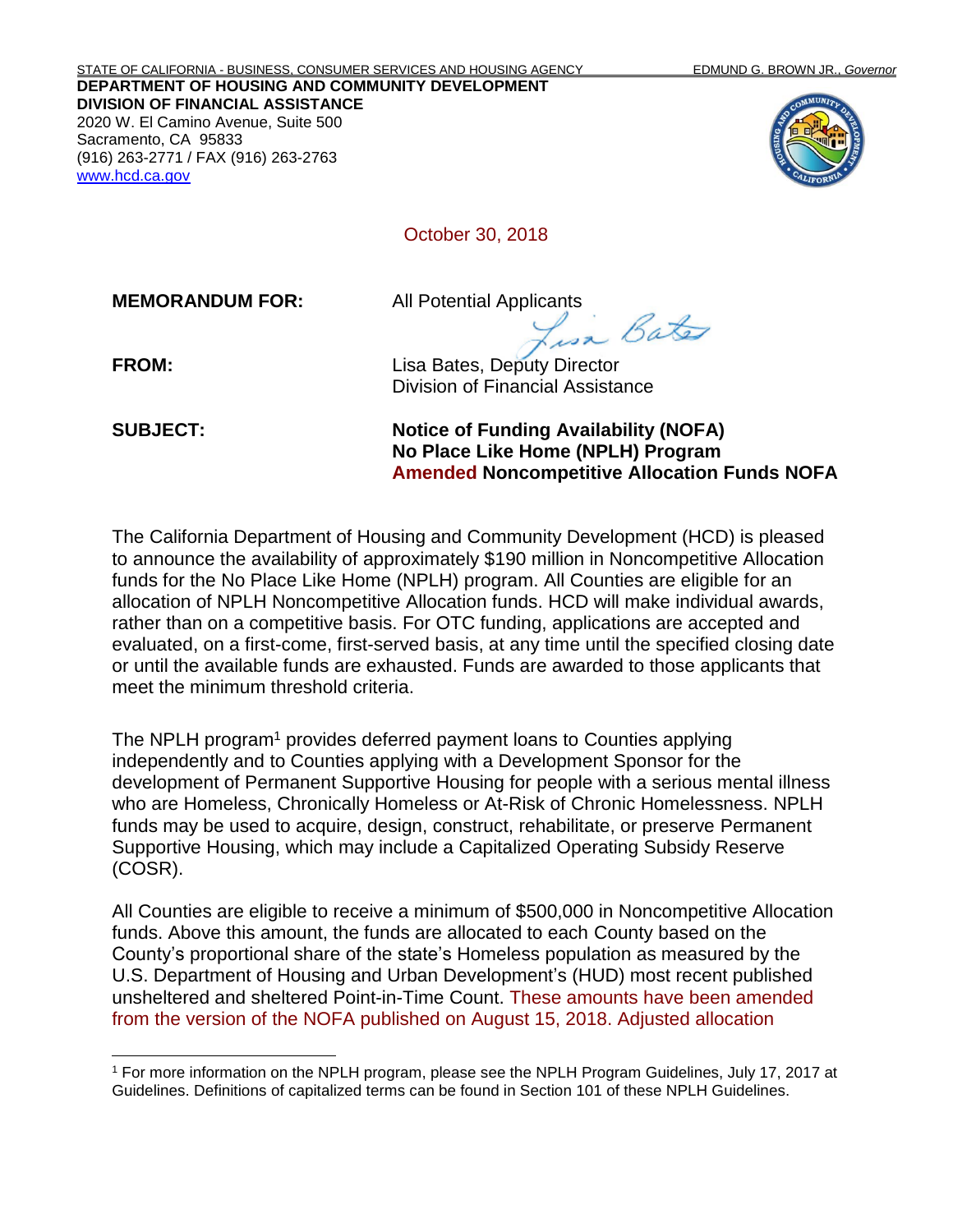#### **NPLH Noncompetitive Allocation NOFA October 30, 2018 Page 2**

amounts reflect newly published 2017 Homeless Point-in-Time (PIT) Count numbers for Los Angeles County and the Tri-Cities of Pomona, Claremont, and La Verne, which have changed some Counties' proportionate share of the total statewide Homeless population. See Appendix A.

#### Who May Apply Under This NOFA

- 1. All Counties wishing to access their Noncompetitive Allocation, including, but not limited to, Counties designated as Alternative Process Counties (APCs) and Counties that wish to administer NPLH funds for Shared Housing, need to submit the information specified in Section II A. of the NOFA by **August 15, 2019.**
- 2. Eligible Project applications to be submitted to HCD under this NOFA are multifamily rental projects of five or more Units located in Counties that have not been designated by HCD as APCs.
- 3. One to four Unit Shared Housing Projects located in Counties that have been designated by HCD to administer Noncompetitive Allocation funds for Shared Housing must be submitted directly to the appropriate County in accordance with the County's own application requirements.
- 4. Project applications for Projects of any size located in Counties that have been designated by HCD as APCs must be submitted directly to the appropriate County in accordance with the County's own application requirements.
- 5. Note that the Tri-Cities of Pomona, Claremont, and La Verne, and the City of Berkeley, are considered separate Counties under the NPLH program. Projects of five or more Units located in these cities should be submitted directly to HCD. If these cities are designated to administer their Noncompetitive Allocation funds for Shared Housing, applications for Shared Housing Projects located in these cities should be submitted directly to these cities in accordance with the cities' own application requirements.

#### This NOFA addresses the following:

- a) Requirements for all Counties to access their Noncompetitive Allocation funds and;
- b) Individual Project threshold requirements for Projects of five or more Units to be administered by HCD using the County's Noncompetitive Allocation funds.

Project applications submitted under this NOFA will be funded on an OTC basis, subject to the availability of funds within the Noncompetitive County Allocation where the Project is located. The Department's NPLH Application forms, Program Guidelines, and application training information are available on the **Program website**.

A complete original physical application and two electronic copies on CD or flash drive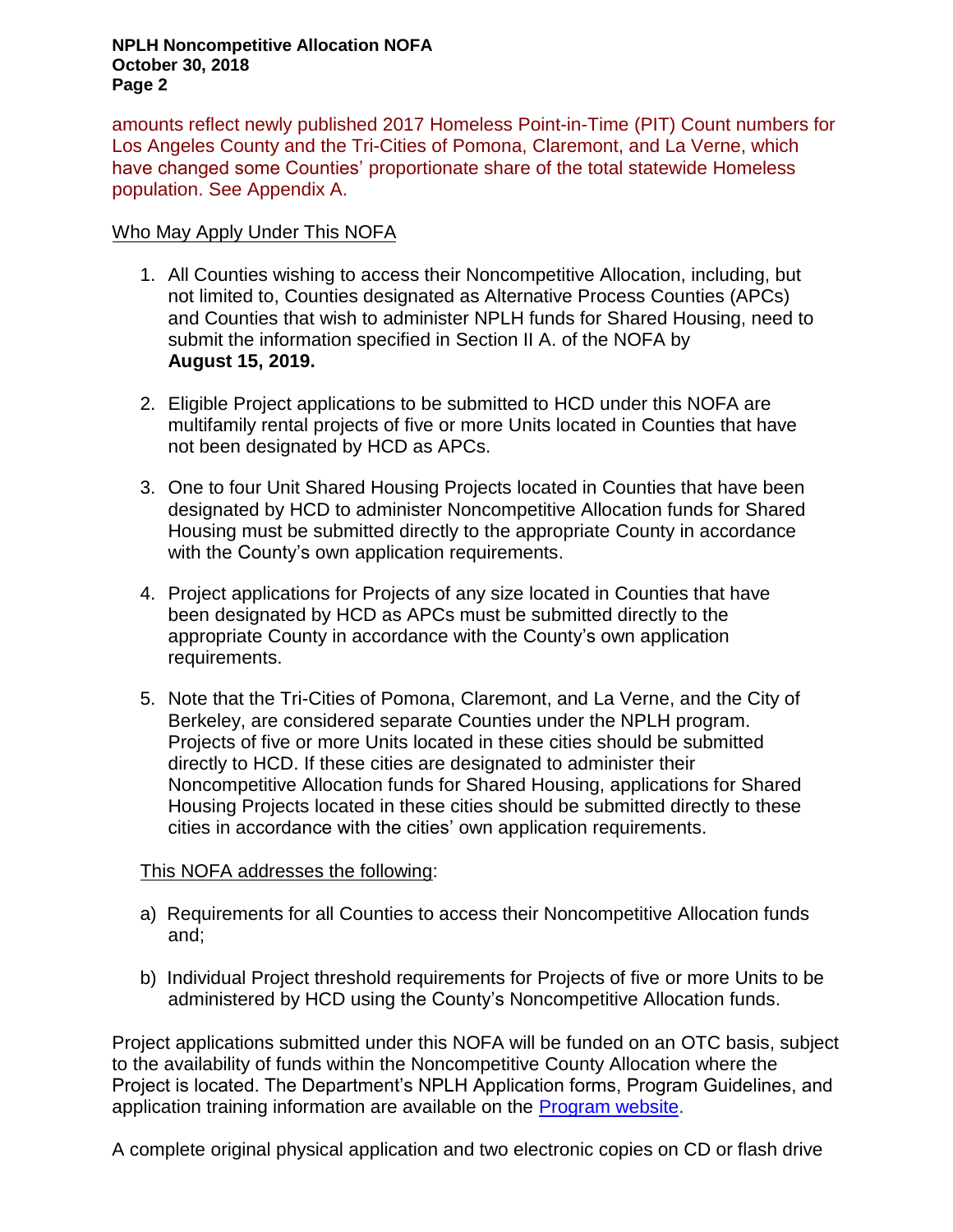**NPLH Noncompetitive Allocation NOFA October 30, 2018 Page 3**

with all applicable information must be received by HCD no later than **5:00 p.m. Pacific Standard Time on Monday, February 15, 2021**, delivered by a mail carrier service such as the U.S. Postal Service, UPS, FedEx, or other carrier service that provides a date stamped verification of delivery to the following address:

#### **No Place Like Home Program California Department of Housing and Community Development Division of Financial Assistance, NOFA Section 2020 W. El Camino Avenue, Suite 500 Sacramento, CA 95833**

Personal deliveries will not be accepted. No facsimiles, incomplete applications, application revisions, electronically transmitted, or walk-in application packages will be accepted.

Questions about this NOFA and application process can be directed the NPLH email box at: [NPLH@hcd.ca.gov.](mailto:NPLH@hcd.ca.gov)

**Attachment**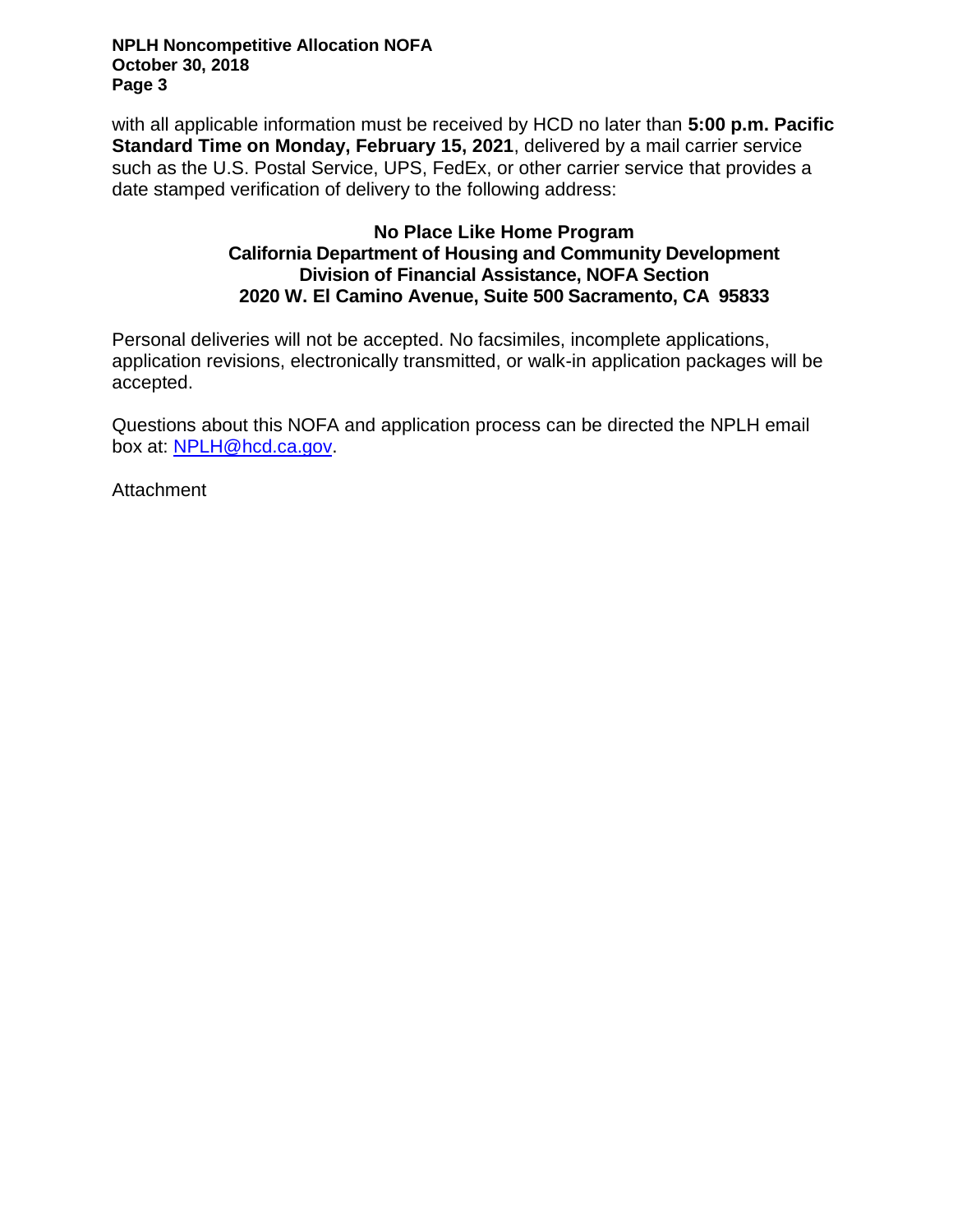# **NO PLACE LIKE HOME PROGRAM 2018 Notice of Funding Availability**



## **State of California Governor Edmund G. Brown Jr.**

## **Alexis Podesta, Secretary Business, Consumer Services and Housing Agency**

## **Ben Metcalf, Director Department of Housing and Community Development**

2020 West El Camino Avenue, Suite 500, Sacramento, CA 95833 Telephone: (916) 263-2771 Website:<http://www.hcd.ca.gov/grants-funding/active-funding/nplh.shtml>

Program email: [NPLH@hcd.ca.gov](mailto:NPLH@hcd.ca.gov)

## **August 15, 2018 Amended October 25, 2018**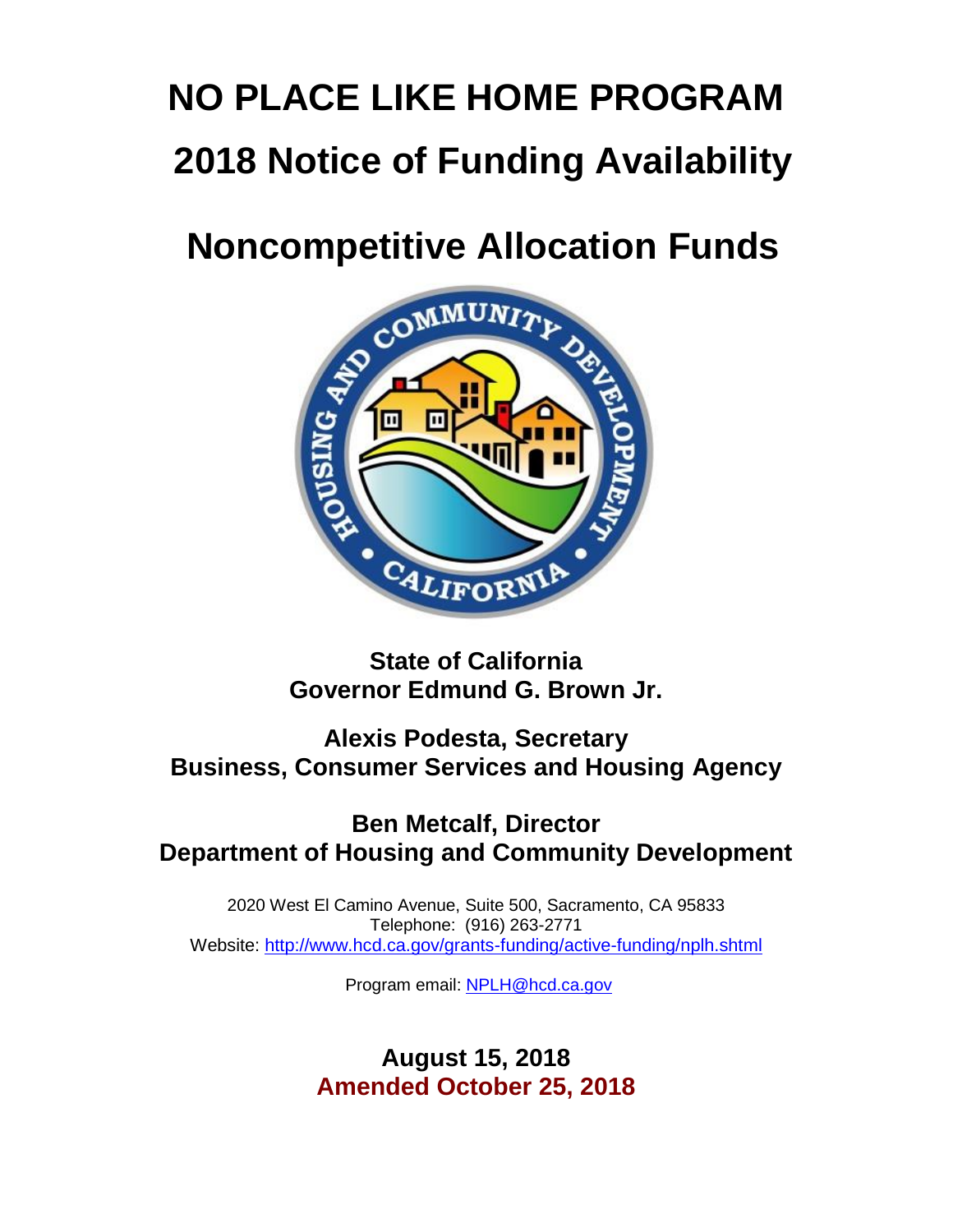### **TABLE OF CONTENTS**

| Ш. |                                               |    |
|----|-----------------------------------------------|----|
|    |                                               |    |
|    |                                               |    |
|    |                                               |    |
|    |                                               |    |
|    |                                               |    |
|    | APPENDIX A: COUNTY NONCOMPETITIVE ALLOCATIONS | 14 |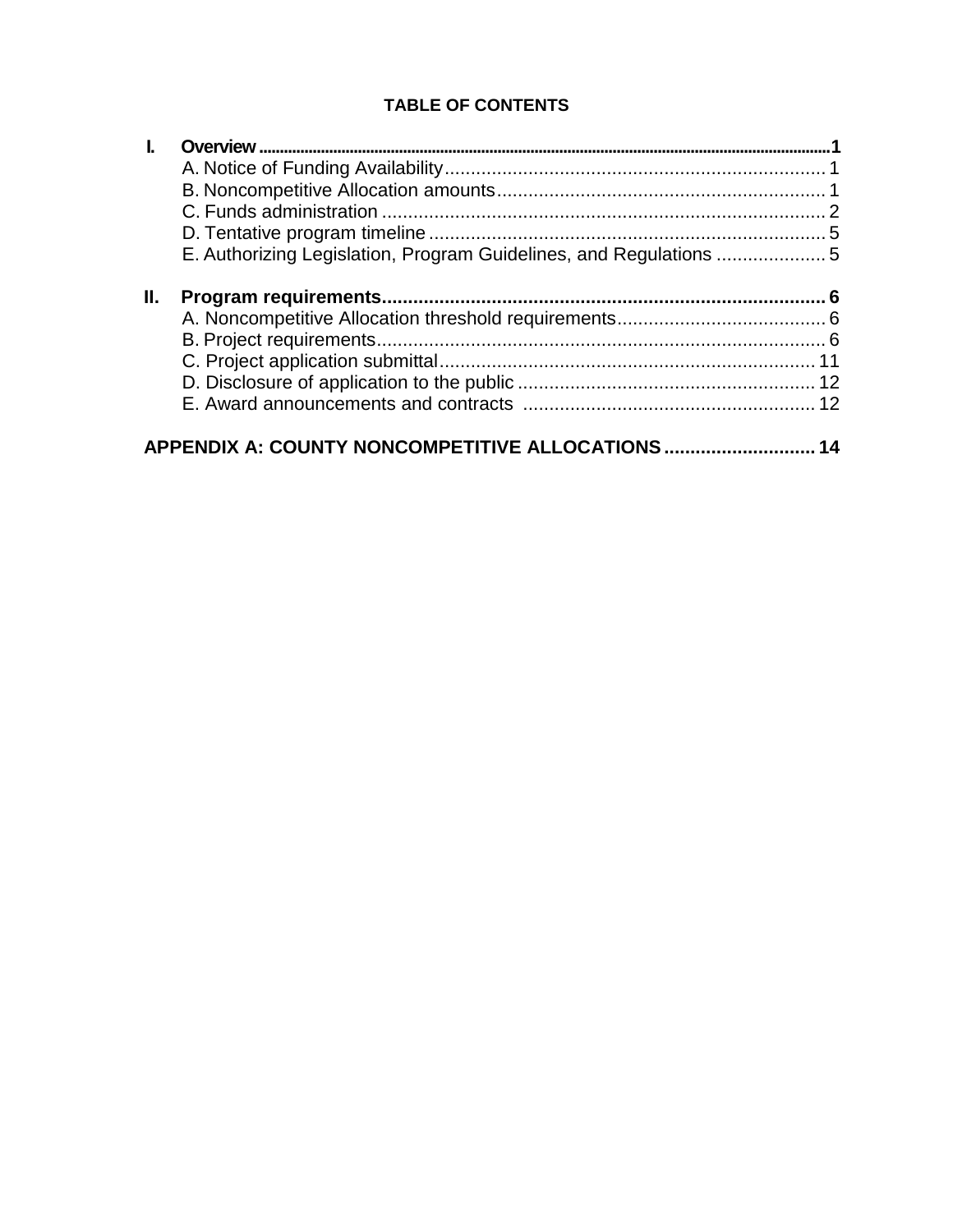#### <span id="page-5-0"></span>**I. Overview**

#### <span id="page-5-1"></span>A. Notice of Funding Availability

The California Department of Housing and Community Development (HCD) hereby announces the availability of approximately \$190 million in Noncompetitive Allocation funds for the No Place Like Home (NPLH) Program.<sup>1</sup> This funding is conditioned upon voter approval of the No Place Like Home Act of 2018, Proposition 2 on the November 2018 ballot. If approved by voters, this measure would authorize the Legislature to appropriate funds to the Mental Health Services Fund for the NPLH Program to begin making awards under this NOFA.

The outcome of the bond validation action (*California Health Facilities Financing Authority, et al. v. All Interested Persons,* Case No. 34-2017-00219002-CU-MC-GDS) and the reverse validation action (*Bernard v. The California Health Facilities Financing Authority, et al.,* Case No. 34-2016-00203224) may also affect the availability or timeline of funding.

If the measure does not pass, or if the outcome of the above-referenced litigation impacts the NPLH program, then HCD will publish a notice on its website with advisement regarding the availability of funds.

The NPLH program provides deferred payment loans to Counties applying independently as a Development Sponsor, as well as to Counties applying jointly with another entity as the Development Sponsor, to finance the development of Permanent Supportive Housing for persons with a serious mental illness who are Homeless, Chronically Homeless, or At-Risk of Chronic Homelessness. NPLH funds may be used to acquire, design, construct, rehabilitate, or preserve Permanent Supportive Housing and fund capitalized operating subsidy reserves. Funding under this NOFA is provided through the sale of bonds with interest payments on the bonds funded through the Mental Health Services Act (MHSA). NPLH funds will be made available through a Noncompetitive Allocation and a Competitive Allocation process. This NOFA addresses funds that will be available through the Noncompetitive Allocation. The NOFA for the first round of funds under the Competitive Allocation is tentatively scheduled to be released in the fall of 2018. Defined terms within the NPLH Program Guidelines (Guidelines) are capitalized in this NOFA. Definitions of capitalized terms can be found in Section 101 of the Guidelines.

#### <span id="page-5-2"></span>B. Noncompetitive Allocation amounts:

All Counties<sup>2</sup> are eligible to receive at least \$500,000 in Noncompetitive Allocation funds. Above this amount, the funds are allocated to each County based on the County's proportional share of the state's Homeless population, as measured by the U.S. Department of Housing and Urban Development's (HUD) most recent published unsheltered and sheltered Point-in-Time (PIT) Count. See Appendix A of this NOFA for the estimated allocation available to each County. For this NOFA, the 2017 unsheltered

<sup>1</sup> For more information on the NPLH program, please see the NPLH Program Guidelines, July 17, 2017 at [NPLH Guidelines.](http://165.235.250.163/grants-funding/active-funding/nplh.shtml) Definitions of capitalized terms can be found in Section 101 of these NPLH Guidelines. <sup>2</sup> Section 5849.2, subdivision (f) of the Welfare and Institutions Code defines "County" to include, but not be limited to, a city and County, and a city receiving funds pursuant to Section 5701.5. The City of Berkeley and the Tri-Cities (Pomona, Claremont, and La Verne), qualify as Counties for No Place Like Home funding under this provision.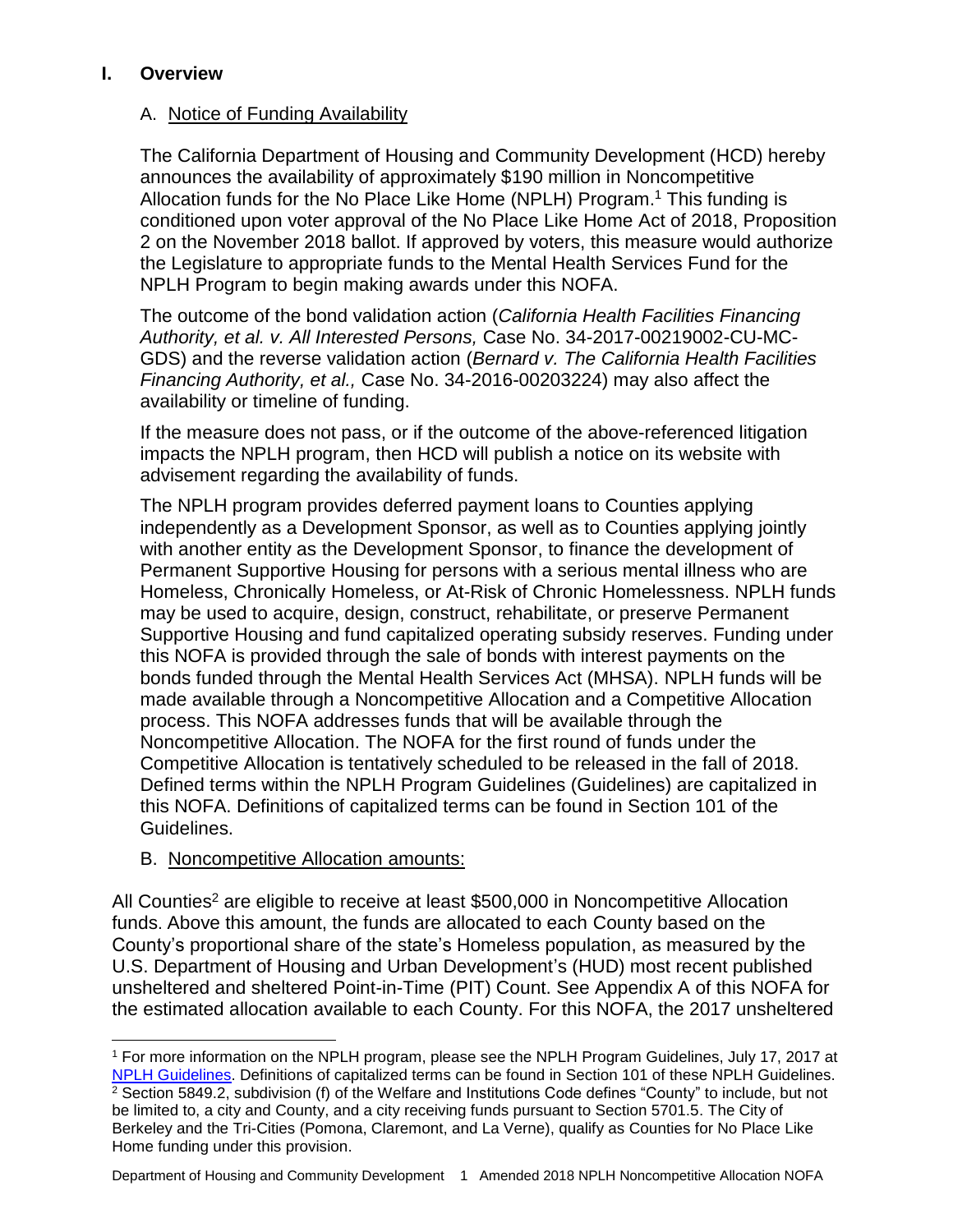and sheltered PIT Count was used. These amounts have been amended from the version of the NOFA published on August 15, 2018. Adjusted allocation amounts reflect newly published 2017 homeless Point-in-Time (PIT) Count numbers for Los Angeles County and the Tri-Cities of Pomona, Claremont, and La Verne, which have changed some Counties' proportionate share of the total statewide Homeless population. See Appendix A.

#### <span id="page-6-0"></span>C. Funds administration

NPLH Noncompetitive Allocation funds can be administered in three different ways:

- 1. HCD Projects: Funds from a County's Noncompetitive Allocation can be administered by HCD for Projects of five or more Units located in Counties not designated as Alternative Process Counties (APCs).<sup>3</sup> As the project lender, HCD will select Projects of five or more Units and administer NPLH funds based on the requirements in Articles I and II of the Guidelines.
- 2. Alternative Process Counties: If a County with five percent or more of the state's homeless population wants to administer its Noncompetitive Allocation funds, it can be designated by HCD as an APC. Once the County has been designated as an APC, the County, as the project lender, will use its Noncompetitive Allocation funds to select Projects of any number of Units based on a method of distribution approved by HCD, and will monitor these Projects for the required period of affordability. Articles I and III of the Guidelines address NPLH requirements governing APCs.

For 2018, four Counties are eligible to be APCs: Los Angeles, San Diego, San Francisco, and Santa Clara Counties. Once a County has been designated by HCD to administer funds as an APC, proposed Projects located in the County, other than Projects located in the cities of Claremont, La Verne, and Pomona, must apply for NPLH funds through the County pursuant to the terms of the County's application process. **HCD will not accept applications for Projects located in APCs under this NOFA, except for proposed Projects of five or more Units located in the cities of Claremont, La Verne, and Pomona. 4**

The designation process for Counties to administer Noncompetitive Allocation funds as an APC is currently underway. The APC Designation Form is located on the NPLH [Program website.](http://www.hcd.ca.gov/grants-funding/active-funding/nplh.shtml) As Counties are approved. HCD will post an updated contact list on the NPLH program website.

3. Shared Housing Projects: Counties may use their Noncompetitive Allocation funds for Shared Housing Projects of one to four Units. Counties interested in using Noncompetitive Allocation funds for Shared Housing must complete the Shared Housing Designation Form and be approved by HCD. Once approved, Counties may choose to administer some or all of their Noncompetitive Allocation funds for Shared Housing.

A Shared Housing County acts as the project lender and selects Shared Housing

<sup>3</sup> For more information on the NPLH program, please see the NPLH Program Guidelines, July 17, 2017 at [NPLH Guidelines.](http://www.hcd.ca.gov/grants-funding/active-funding/nplh.shtml#guidelines) Definitions of capitalized terms can be found in Section 101 of these NPLH Guidelines.

<sup>4</sup> See footnote 2 above.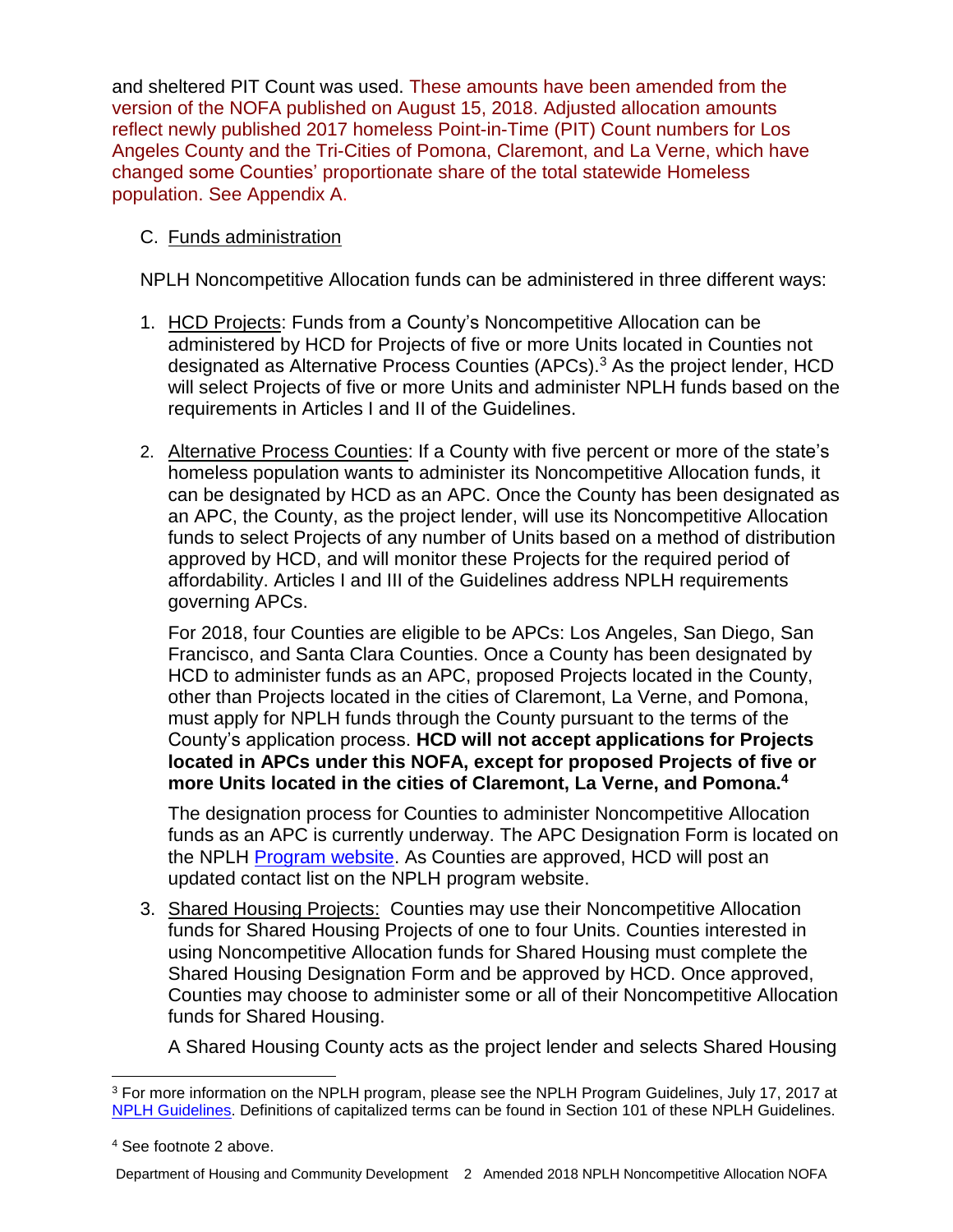Projects based on a method of distribution approved by HCD. The County is responsible for monitoring these projects for the required period of affordability. Articles I and IV of the Guidelines address NPLH requirements governing Shared Housing.

If the County has been designated by HCD to administer funds for Shared Housing, proposed Shared Housing Projects must apply for NPLH funds through the County pursuant to the terms of the County's application process**. HCD will not accept Shared Housing Project applications**.

The designation process for Counties to administer funds for Shared Housing is currently underway. The Shared Housing Designation Form is located on the NPLH [Program website.](http://www.hcd.ca.gov/grants-funding/active-funding/nplh.shtml) As Counties are approved, HCD will post an updated contact list on the NPLH program website**.**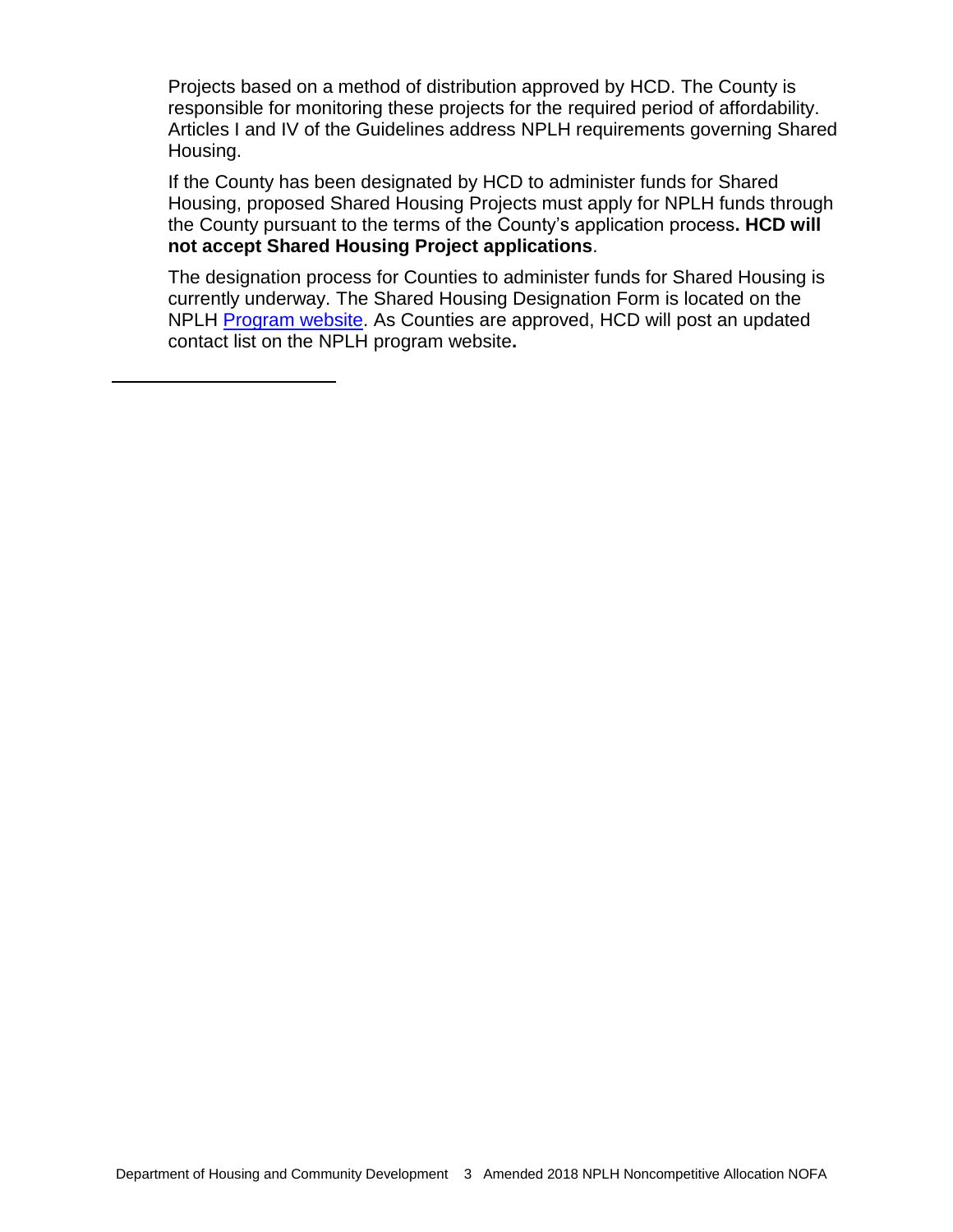#### **Step I: Accept Noncompetitive Allocation**



#### **Step II: Submit Project Applications**



**Note:** *Welfare and Institutions Code section 5849.2, subdivision (f) defines "County"' to include, but not be limited to, "a city and county, and a city receiving funds pursuant to Section 5701.5." The City of Berkeley and the Tri-Cities (Pomona, Claremont, La Verne) qualify as Counties for NPLH funding.*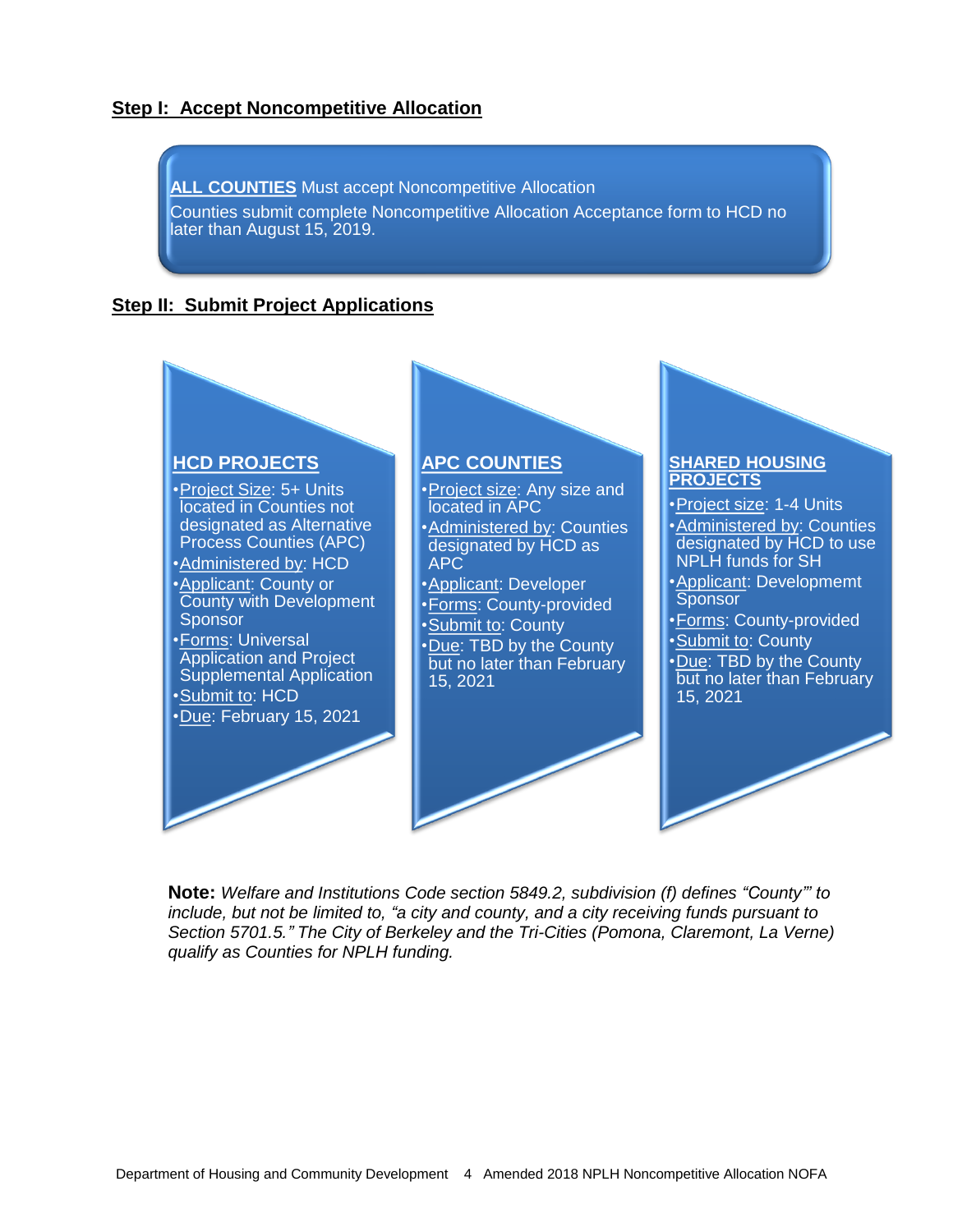#### This NOFA addresses the following:

a) Requirements for all Counties to access their Noncompetitive Allocation funds, and

b) Individual Project threshold requirements for Projects of five of more Units to be administered by HCD using County Noncompetitive Allocation funds (see C.1. above).

#### <span id="page-9-0"></span>D. Tentative program timeline

| NOFA release                                                                                               | August 15, 2018                                                           |
|------------------------------------------------------------------------------------------------------------|---------------------------------------------------------------------------|
| Deadline for Counties to submit<br>documentation to accept their<br><b>Noncompetitive Allocation Funds</b> | August 15, 2019                                                           |
| Application deadline for Projects of<br>five or more Units                                                 | Feb 15, 2021, or earlier, depending on the<br>availability of funds       |
| Award announcements                                                                                        | 90 days from receipt of all documents required<br>to make a Project award |
| Expenditure deadline                                                                                       | August 15, 2023                                                           |

#### <span id="page-9-1"></span>E. Authorizing Legislation, Program Guidelines, and Regulations

The NPLH program furthers the purposes of AB 1618, (Chapter 43, Statutes of 2016), as amended by AB 1628, (Chapter 322, Statutes of 2016, effective September 13, 2016), and the 2018 No Place Like Home Act (AB 1827, Assembly Budget Committee). Guidelines implement, interpret, and make specific the NPLH statutes. These Guidelines establish terms, conditions and procedures for the award of funds under the Noncompetitive Allocation.

Except as otherwise provided in the Guidelines, multifamily Rental Housing Projects of five or more Units underwritten by HCD are also subject to HCD's current Uniform Multifamily Regulations (UMRs). The Guidelines are available on the NPLH program website at [Guidelines.](http://www.hcd.ca.gov/grants-funding/active-funding/nplh.shtml) The current UMRs are located at [UMRs.](http://www.hcd.ca.gov/grants-funding/already-have-funding/uniform-multifamily-regulations.shtml)

**Applicants are responsible for complying with the NPLH program requirements set forth in the Guidelines and UMRs, as applicable. Applicants are advised to carefully review the Guidelines, UMRs, and information contained in this NOFA before submitting applications.**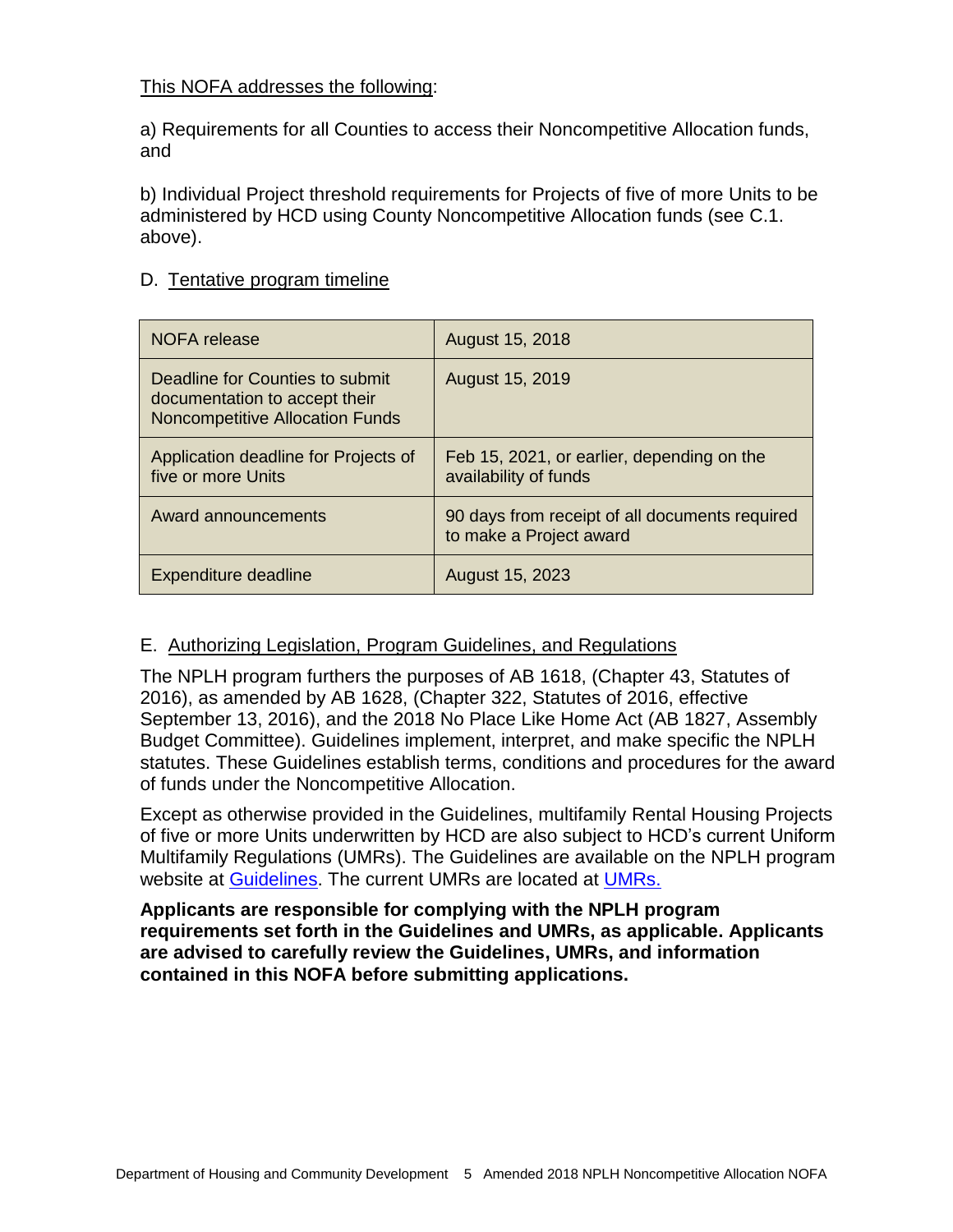#### **II. Program Requirements**

<span id="page-10-0"></span>The following is provided as a summary and is not to be considered a comprehensive representation of the eligibility, threshold, and other requirements or terms and conditions of the NPLH program. Terms that are defined in the Guidelines are capitalized.

#### <span id="page-10-1"></span>A. Noncompetitive Allocation threshold requirements

Counties wishing to access their Noncompetitive Allocation funds must be awarded these funds by HCD. In order to be awarded their Noncompetitive Allocation funds, Counties must meet the documentation requirements of Section 201 of the Guidelines. These documents must be submitted to HCD no later than **August 15, 2019.**

#### <span id="page-10-2"></span>B. Project requirements

Once a County has been awarded its Noncompetitive Allocation funds, Projects are eligible to receive funding through the County's Noncompetitive Allocation, if they meet the requirements of Section 202 of the Guidelines.

#### 1. Eligible Applicants

Applications must be submitted by a single County independently as the Development Sponsor, or by a single County jointly with another entity as the Development Sponsor. Two or more Counties may apply together as joint Applicants if there is a commitment to collaborate in the provision or coordination of supportive services or other resources to the Project and if NPLH tenants from each of the Applicant Counties are expected to reside in the Project.

If a County does not want to be the borrower on any NPLH loan documents, then it must apply jointly with a Development Sponsor.

#### 2. Development Team Experience

The minimum experience requirements set forth in Section 202 (e) of the Guidelines must be met collectively among the members of the Project team consisting of the Applicant (i.e., the County applying independently or the County applying jointly with a separate Development Sponsor), the property manager, and the lead service provider, if the lead service provider is not the County. The experience requirements in Section 202 (e) vary based on County population size.

#### 3. Uses and Terms of Program Assistance

NPLH funds will be provided as post-construction permanent loans. All NPLH funds shall be used for the development costs in California Code of Regulations, title 25, section 7304, subdivision (b), and to refinance loans used to cover such costs.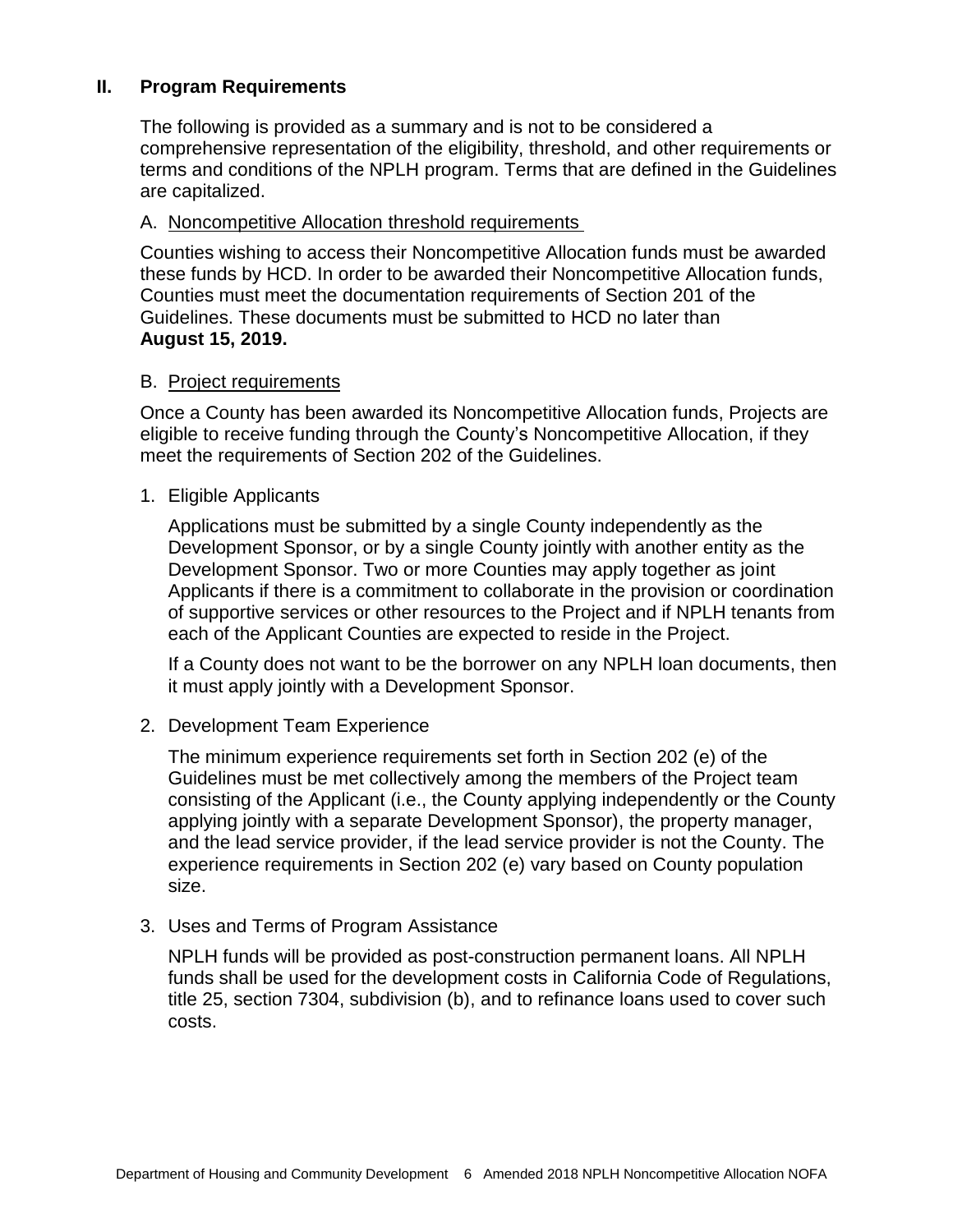NPLH funds may be used to capitalize operating subsidy reserves for NPLH Assisted Units pursuant to the requirements of Section 209 of the Guidelines. (The capitalized reserves permitted under Section 209 are hereafter referred to as COSRs.) NPLH funds may also be used to capitalize the operating reserve required under Section 8308 of the UMRs.

NPLH funds may be used to rehabilitate existing affordable housing. Projects proposed for rehabilitation will be underwritten based on the number of NPLH tenants the Project will house upon completion of the rehabilitation. The proposed Project can be comprised of vacant Units or Units currently occupied with tenants meeting the occupancy and income requirements under Section 206 of the Guidelines.

Proposed Projects involving new construction and requiring the demolition of existing residential space are eligible only if the number of bedrooms in the new Project is at least equal to the total number of bedrooms in the demolished structures. The new Units may exist on separate parcels if all parcels are part of the same Rental Housing Development and meet the requirements of Scattered Site Housing described in Section 202 (i) of the Guidelines.

Program assistance shall have an initial term of 55 years or longer to match the period of affordability restrictions under the Low Income Housing Tax Credit Program, commencing with the date of recordation of HCD's NPLH regulatory agreement. Program loans shall be secured by the Project's real property and improvements, subject only to liens, encumbrances, and other matters of record approved by HCD consistent with Section 8315 of the UMRs.

Other loan terms are described in Section 200 of the Guidelines. Additional requirements governing supportive services, tenant selection, and income and rent restrictions are discussed in the other sections of the NOFA below.

4. 2018 Maximum Loan Amounts and Per-Unit Subsidy Limits

The maximum loan amount per Project, including all eligible capital and COSR costs, shall be \$20 million. Funds from the County's Noncompetitive Allocation and the Competitive Allocation may be used on the same multifamily Project as long as HCD's NPLH Per-Unit subsidy limits are not exceeded.

5. Capital Per-Unit Limits

Counties and Project Development Sponsors should consult the NPLH Per-Unit subsidy limits table for **9 percent tax credits Projects** and **Projects without 9 percent tax credits** for the current Per-Unit subsidy limits for Projects based on the Area Median Income (AMI) levels being targeted and number of bedrooms per Unit. NPLH per subsidy limits are located at: [http://www.hcd.ca.gov/grants](http://www.hcd.ca.gov/grants-funding/docs/2018MTSPRegularLimits.pdf)[funding/docs/2018MTSPRegularLimits.pdf.](http://www.hcd.ca.gov/grants-funding/docs/2018MTSPRegularLimits.pdf) The NPLH capital Per-Unit subsidy limits begin on page 61 of the document hyperlinked above.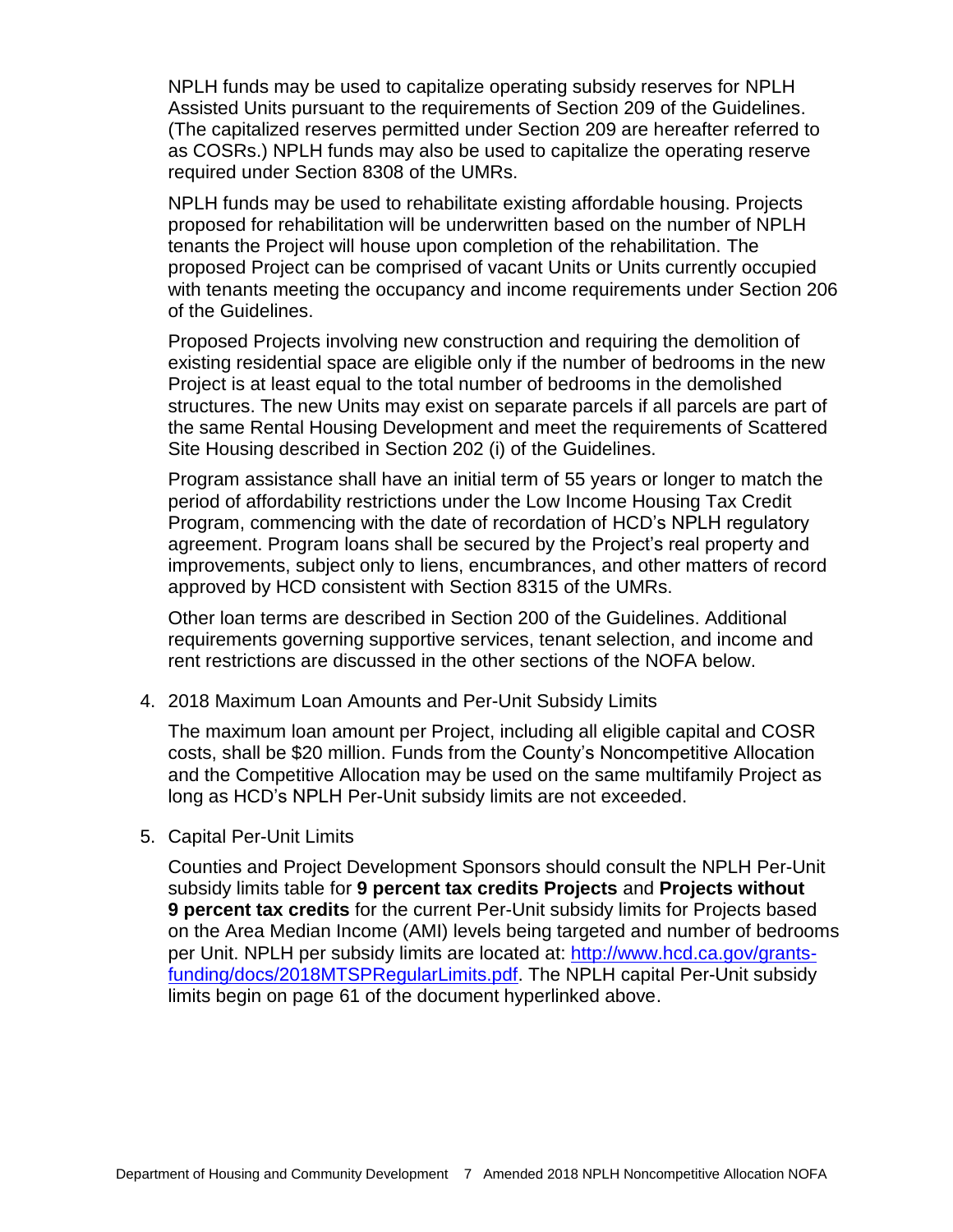#### 6. COSR Per-Unit Limits

For 9 percent tax credit Projects, the COSR Per-Unit subsidy limit cannot exceed 100 percent of the applicable Per-Unit limit for capital found on the 9 percent tax credit table hyperlinked above. For Projects not using 9 percent tax credits, the COSR Per-Unit limit for projects underwritten in 2018 cannot exceed \$180,492 Per-Unit.

The Per-Unit capital and COSR amounts listed above are maximum amounts available. The actual amount that a Project receives is subject to the individual Project underwriting performed prior to the award of funds and at loan closing. The Universal Rental Project Application form contains a COSR calculation worksheet that calculates the amount of each Project's COSR consistent with COSR underwriting requirements in Section 209 of the Guidelines.

7. Financial Feasibility

Projects shall meet the underwriting requirements of HCD's UMRs, as well as the Occupancy, Income, Rent Limits, and Transition Reserve requirements discussed below. Where there is a difference between the UMRs and the NPLH Program Guidelines, the provisions of the Guidelines shall prevail. See Sections 206, 207, and 208 of the Guidelines for more information.

8. Site and Unit Requirements

All Project sites must be free from severe adverse environmental conditions, such as the presence of toxic waste that is economically infeasible to remove and that cannot be mitigated.

All Project sites must be reasonably accessible to public transportation, shopping, medical services, recreation, schools, and employment in relation to the needs of the Project tenants and what is typically available in that County.

Upon Project completion, all Assisted Units and other Units of the Project must be on a permanent foundation and must meet all applicable state and local requirements pertaining to rental housing, including, but not limited to, requirements for minimum square footage, and requirements related to maintaining the property in a safe and sanitary condition.

Upon Project completion, all Projects must be accessible to persons with disabilities pursuant to the requirements set forth under Section 213 (b) of the Guidelines.

9. Supportive Services

For a minimum of 20 years, Counties must commit to make mental health services available to the Project's NPLH tenants, and to coordinate the provision or referral to other services, including, but not limited to, substance use services.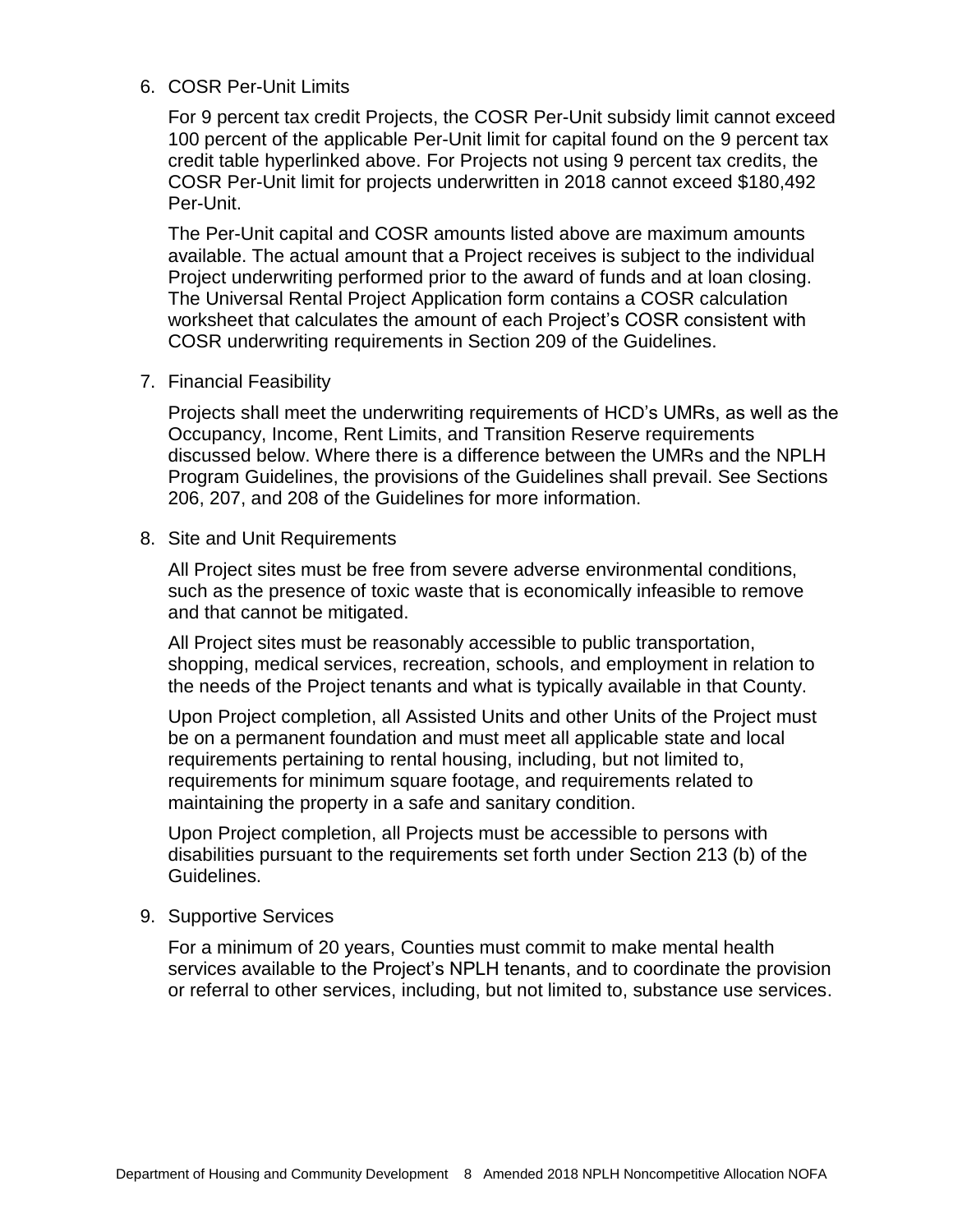Each application for NPLH funds shall include a Project-specific supportive services plan developed by the County in partnership with the Project Development Sponsor, supportive service providers, and the property manager.

Participation in available supportive services by NPLH tenants shall be voluntary. Access to or continued occupancy in housing cannot be conditioned on participation in services or on sobriety. The supportive services plan must describe the services to be made available to NPLH tenants in a manner that is voluntary, flexible and individualized, so that NPLH tenants may continue to engage with supportive services providers, even as the intensity of services needed may change. Adaptability in the level of services should support tenant engagement and housing retention.

See Section 203 of the Guidelines regarding supportive services that must be made available and information that must be provided in the supportive services plan.

#### 10.Tenant Selection

At least one person residing in each NPLH Assisted Unit must qualify as having a Serious Mental Disorder or as being a Seriously Emotionally Disturbed Child or Adolescent as defined under Welfare and Institutions Code section 5600.3. That person must also be Homeless, Chronically Homeless, or At-Risk of Chronic Homelessness as defined under Section 101 of the Guidelines.

Pursuant to Section 5849.9 of the Welfare and Institutions Code, Projects utilizing funds from a County's Noncompetitive Allocation shall prioritize persons with mental health supportive services needs who are Homeless or At-Risk of Chronic Homelessness.

Referrals to NPLH Assisted Units shall be made through the local Coordinated Entry System (CES) for persons who are Chronically Homeless or Homeless. For persons At-Risk of Chronic Homelessness, CES or another comparable prioritization system based on greatest need shall be used.

Projects shall accept tenants regardless of sobriety, participation in services or treatment, history of incarceration, credit history, or history of eviction in accordance with practices permitted pursuant to Housing First practices set forth in Welfare and Institutions Code section 8255, or other federal or state Project funding sources. See Section 211 of the Guidelines for more information regarding tenant selection requirements.

#### 11.Occupancy and Income Requirements

Total household income at time of move-in shall not exceed 30 percent of the County AMI. HCD has published the current income limits at 30 percent AMI and below [http://www.hcd.ca.gov/grants-funding/docs/2018MTSPRegularLimits.pdf.](http://www.hcd.ca.gov/grants-funding/docs/2018MTSPRegularLimits.pdf) The NPLH income limits begin on page one of the document hyperlinked above. Documentation requirements for income and tenant eligibility are referenced in Section 206 of the Guidelines.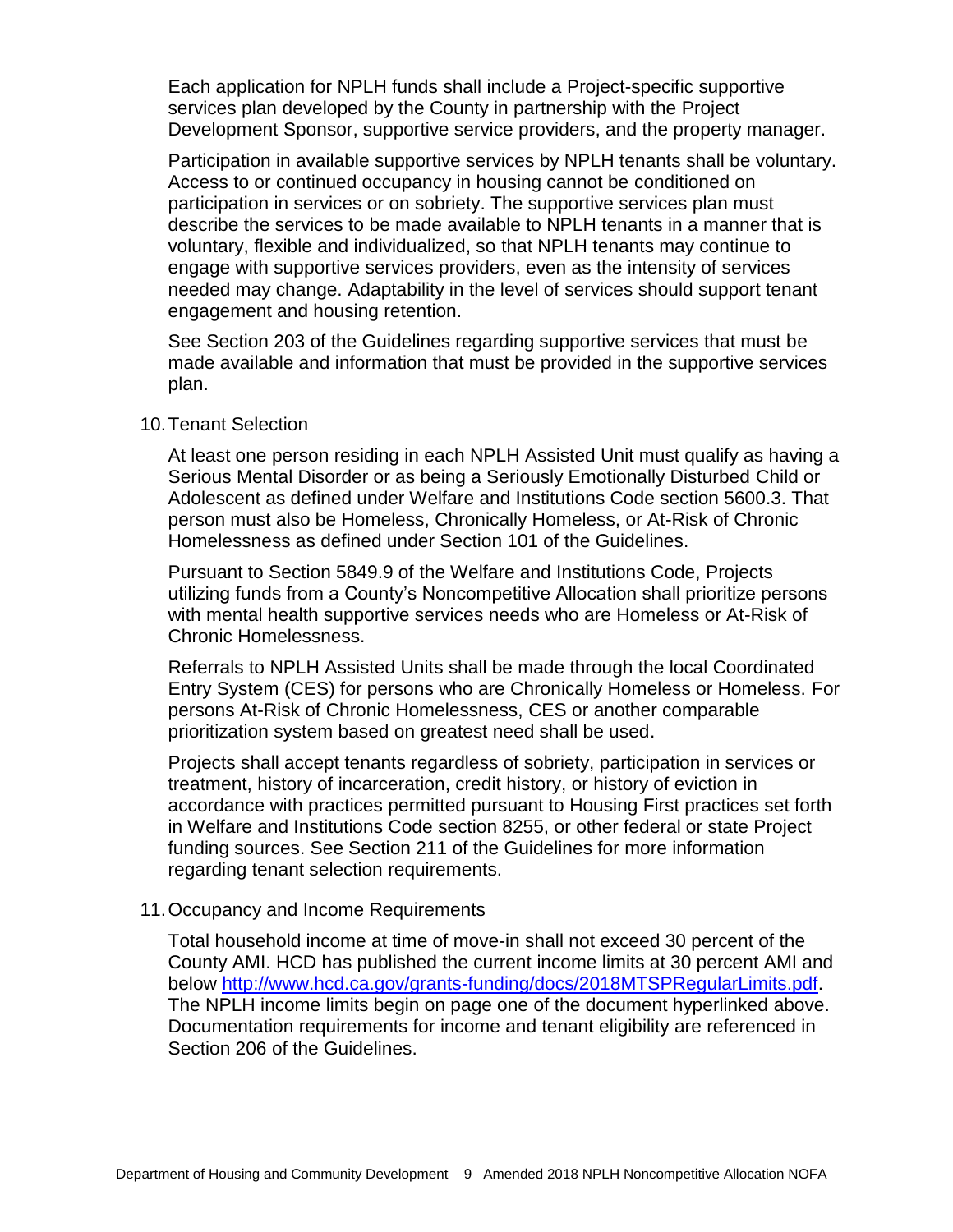Household income may increase above 30 percent AMI over time, and households above 30 percent AMI can continue to reside in their Units. Counties can also choose to continue offering supportive services to tenants residing in these Units. However, Units with household income above 30 percent AMI shall no longer be designated by HCD as NPLH Assisted Units, unless the reason for the increase in income was due to changes in the Supplemental Security Income/State Supplementary Payment (SSI/SSP) rate or cost of living adjustment. See Section 207 of the Guidelines for more information concerning changes in tenant income.

#### 12. Rent Limits

At initial occupancy, tenant-paid Rents for NPLH Assisted Units shall be restricted to no more than 30 percent AMI or below, as specified in the Project regulatory agreement. HCD has published the current Rent limits at 30 percent AMI and below based on the County and the number of bedrooms Per-Unit at: [http://www.hcd.ca.gov/grants-funding/docs/2018MTSPRegularLimits.pdf.](http://www.hcd.ca.gov/grants-funding/docs/2018MTSPRegularLimits.pdf) The NPLH 30 percent AMI and below Rent limits begin on page 16 of the document hyperlinked above.

Projects shall have a transition reserve in the event that any Project-based rental assistance is not renewed, or in the event that the Project COSR is exhausted and the Project cannot secure other sufficient rental or operating subsidies to continue without immediately raising Rents on the NPLH Assisted Units. The minimum amount of the transition reserve shall be the amount sufficient to prevent Rent increases for one year following the loss of the rental assistance or exhaustion of the COSR. In no event shall Rents on Assisted Units be increased above 50 percent AMI.

See Section 207 of the Guidelines for more information on permitted rent increases and required actions after exhaustion of the transition reserve.

#### 13. Integration

All Projects must demonstrate integration in accordance with the requirements of Section 202 (g) of the Guidelines. To promote integration of NPLH tenants with other Project tenants, in Projects of greater than 20 Units, HCD will fund no more than 49 percent of a Project's Units as NPLH Units. This limitation shall not be interpreted to preclude occupancy of any Project Units by persons with disabilities, or restrictions by other funding sources, including, but not limited to, restrictions imposed by the California Tax Credit Allocation Committee (CTCAC), that result in more than 49 percent of the total Project Units being restricted to persons with disabilities. See Section 202 (g) of the Guidelines for additional requirements.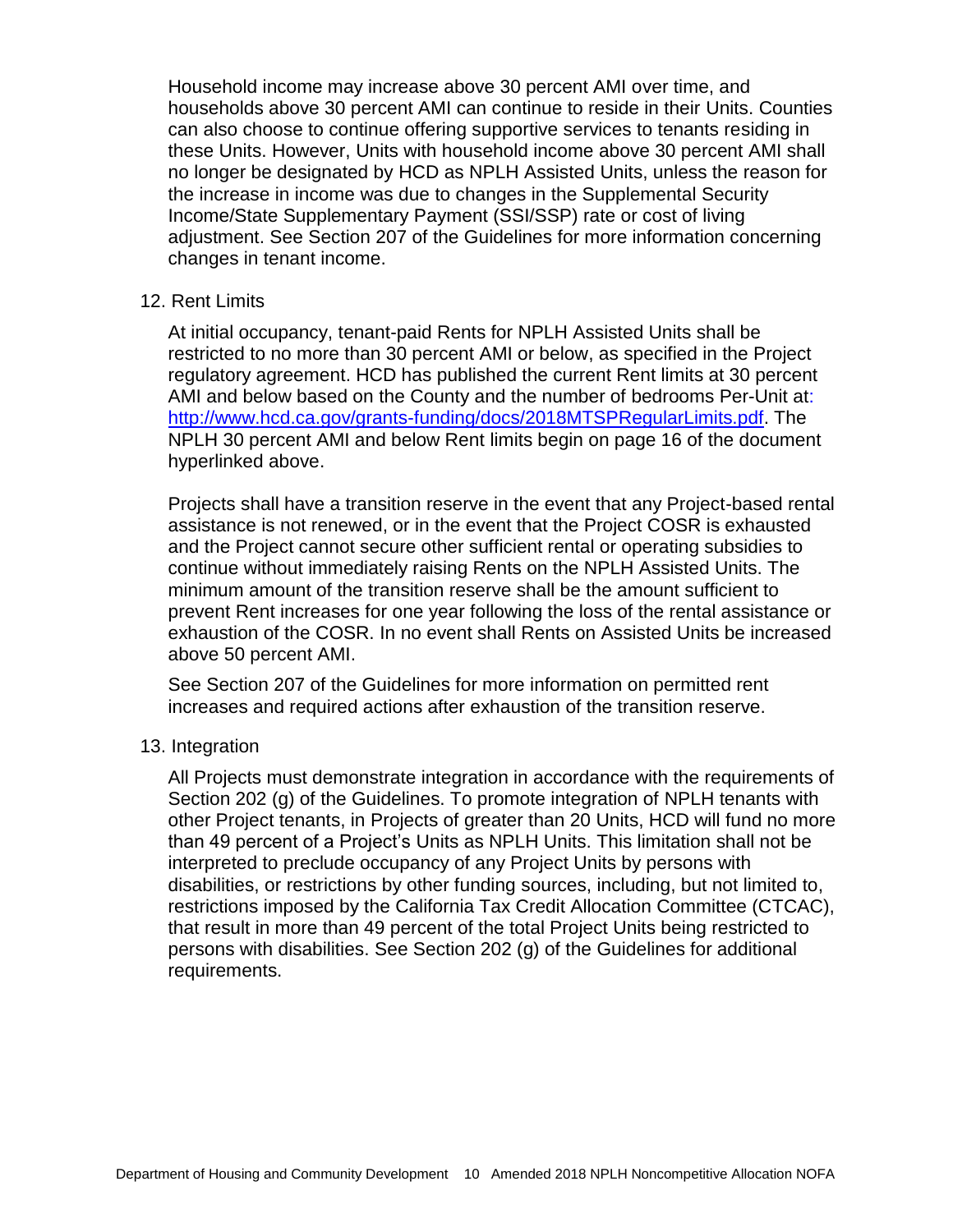#### 14.Article XXXIV

All Projects shall comply with article XXXIV, section 1 of the California Constitution, as clarified by the Public Housing Election Implementation Law (Health & Saf. Code, §§ 37000 - 37002). Article XXXIV documentation for loans underwritten by HCD shall be subject to review and approval by HCD prior to the execution of HCD's Standard Agreement.

#### 15.Relocation

All persons who are displaced as a direct result of the development of an NPLH Project shall be entitled to relocation benefits and assistance as provided in California relocation assistance law (Gov. Code, § 7260 et seq., Cal. Code Regs., tit. 25, § 6000 et seq.).

A relocation plan conforming to the provisions of California Code of Regulations, title 25, section 6038 shall be prepared. The relocation plan or other relocation documentation shall be subject to the review and approval by HCD prior to the beginning of any construction or activity that will result in displacement.

#### 16.State Prevailing Wages

Funds awarded under this NOFA are subject to California prevailing wage law (Lab. Code, §§ 1771, 1720-1781), and require the payment of prevailing wages unless the Project meets one of the exceptions of Labor Code section 1720 as determined by the Department of Industrial Relations. **Applicants are encouraged to seek professional advice as to how to comply with state prevailing wage law**.

#### <span id="page-15-0"></span>C. Project application submittal

The Noncompetitive Allocation Project application consists of the following documents available on the [Program website](http://www.hcd.ca.gov/grants-funding/active-funding/nplh.shtml)

- 1. NPLH Program Supplement This form contains information needed to evaluate application threshold compliance for Projects of five or more Units underwritten by HCD. The Program Supplement also contains information Counties must submit in order to utilize their Noncompetitive Allocation funds.
- 2. Universal Rental Project Application Form This form contains information needed to evaluate Project financial feasibility for Projects of five or more Units underwritten by HCD.

Project applications submitted under this NOFA will be funded on an OTC basis, subject to the availability of funds within the Noncompetitive County Allocation where the Project is located. The Department's NPLH Application forms, Program Guidelines, and application training information are available on the [Program](http://www.hcd.ca.gov/grants-funding/active-funding/nplh.shtml)  [website.](http://www.hcd.ca.gov/grants-funding/active-funding/nplh.shtml)

A complete original physical application and two electronic copies on CD or flash drive with all applicable information must be received by HCD no later than **5:00 p.m. Pacific Standard Time on Monday, February 15, 2021**, delivered by a mail carrier service such as the U.S. Postal Service, UPS, FedEx, or other carrier service that provides a date stamped verification of delivery to the following address: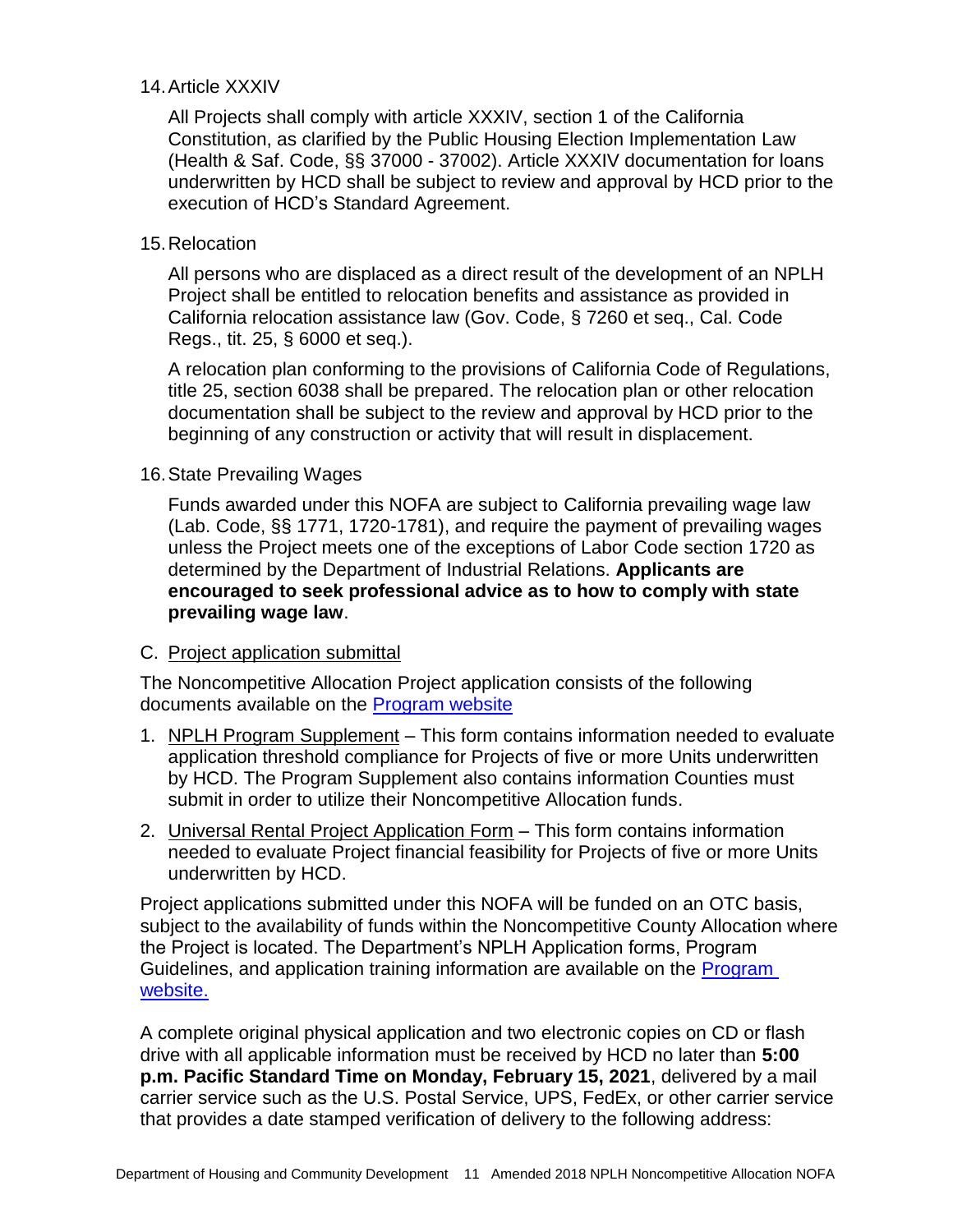#### **No Place Like Home Program California Department of Housing and Community Development Division of Financial Assistance, NOFA Section 2020 W. El Camino Avenue, Suite 500 Sacramento, CA 95833**

Personal deliveries will not be accepted. No facsimiles, incomplete applications, application revisions, electronically transmitted, or walk-in application packages will be accepted.

Modification of the application forms by the applicant is prohibited. It is the applicant's responsibility to ensure the application is clear, complete and accurate. After the application has been submitted, HCD staff may request clarifying information to determine compliance with NPLH program requirements.

#### <span id="page-16-0"></span>D. Disclosure of application to the public

Information provided in the application will become a public record available for review by the public, pursuant to the California Public Records Act (Act) (Gov. Code, § 6250 et seq.). As such, any materials provided may be disclosed to any person making a request under this Act. HCD cautions applicants to use discretion in providing information not specifically requested, including, but not limited to, bank account numbers, personal phone numbers and home addresses. By providing this information to HCD, the applicant is waiving any claim of confidentiality as to the submitted information, and consents to HCD's disclosure of such information upon a request under the Act.

#### <span id="page-16-1"></span>E. Award announcements and contracts

#### 1. Award announcements

This funding is conditioned upon voter approval of the No Place Like Home Act of 2018, Proposition 2 on the November 2018 ballot. If approved by voters, this measure would authorize the Legislature to appropriate funds to the Mental Health Services Fund for the NPLH Program to begin making awards under this NOFA.

The outcome of the bond validation action (*California Health Facilities Financing Authority, et al. v. All Interested Persons,* Case No. 34-2017-00219002-CU-MC-GDS) and the reverse validation action (*Bernard v. The California Health Facilities Financing Authority, et al.,* Case No. 34-2016-00203224) may also affect the availability or timeline of funding.

If the measure does not pass, or if the outcome of the above-referenced litigation impacts the NPLH program, then HCD will publish a notice on its website with advisement regarding the availability of funds.

Subject to the above conditions, award announcements will be made 90 days after receipt of all documents required to make an award.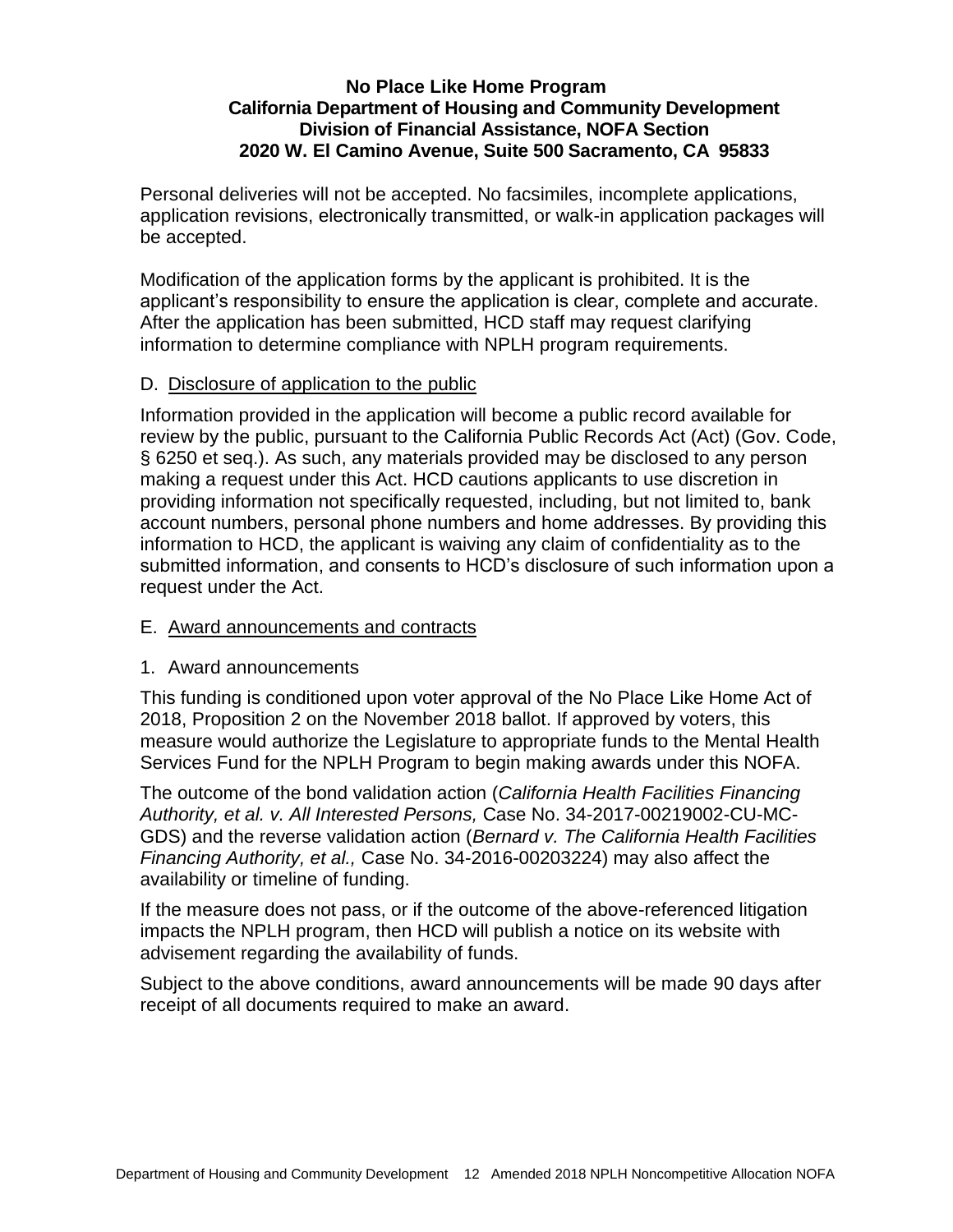#### 2. Contracts

Successful Applicants will enter into a Standard Agreement with HCD. The Standard Agreement contains all the relevant state requirements, as well as specific information about the award and the work to be performed. HCD will enter into a regulatory agreement with the County Applicant and/or a separate Development Sponsor that will contain specific provisions governing Project operations in accordance with NPLH requirements. See Guidelines Section 215 for a description of these two agreements.

A condition of award will be that a Standard Agreement must be executed by the Awardee(s) within 90 days (Contracting Period) of the Awardees' receipt of the Standard Agreement(s). Failure to execute the Standard Agreement(s) within the Contracting Period may result in award cancellation. The Awardee(s) shall remain a party to the Standard Agreement for the entire term of the Standard Agreement; removal of the Awardee(s) shall be prohibited.

Questions on this NOFA and application process can be directed to the NPLH email at: [NPLH@hcd.ca.gov.](mailto:NPLH@hcd.ca.gov)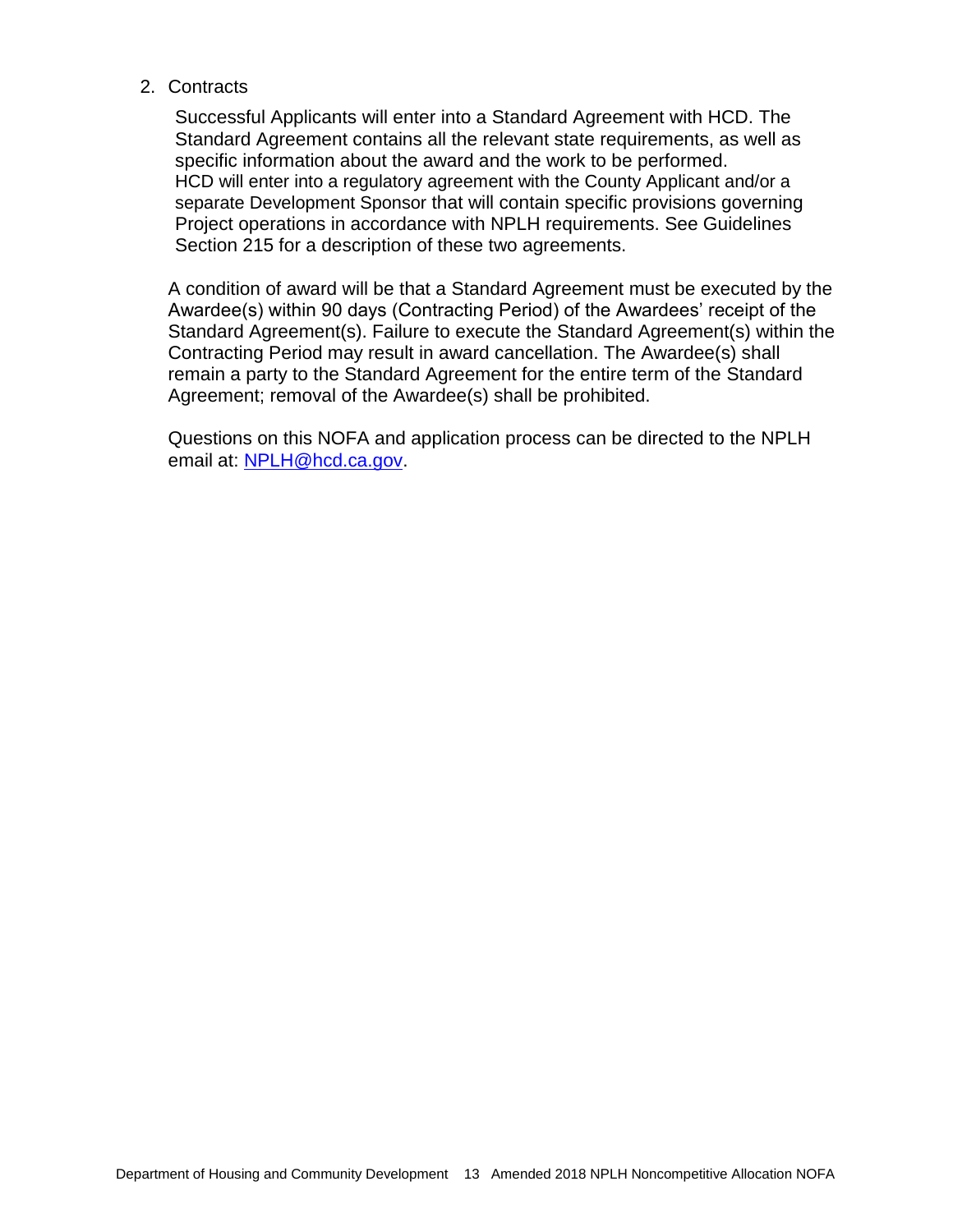#### **APPENDIX A: COUNTY NONCOMPETITIVE ALLOCATIONS<sup>5</sup>**

<span id="page-18-0"></span>

| <b>NPLH Formula Estimates for the Noncompetitive Allocation Program</b> |                                                       |                            |                |                                       |  |  |
|-------------------------------------------------------------------------|-------------------------------------------------------|----------------------------|----------------|---------------------------------------|--|--|
|                                                                         | <b>COUNTY</b>                                         | Pop Est. as of<br>1/1/2018 | 2017 PIT Count | <b>Estimated</b><br><b>Allocation</b> |  |  |
| $\mathbf{1}$                                                            | Los Angeles                                           | 10,058,336                 | 54,227         | \$75,259,413                          |  |  |
| $\overline{2}$                                                          | San Diego                                             | 3,337,456                  | 9,160          | \$12,713,886                          |  |  |
| 3                                                                       | San Francisco                                         | 883,963                    | 6,858          | \$9,519,091                           |  |  |
| $\overline{4}$                                                          | Santa Clara                                           | 1,956,598                  | 7,394          | \$10,262,970                          |  |  |
| <b>Total</b>                                                            |                                                       | 16,236,353                 | 77,639         | \$107,755,360                         |  |  |
| 1                                                                       | Alameda                                               | 1,538,328                  | 4,657          | \$6,464,468                           |  |  |
| $\overline{2}$                                                          | <b>Contra Costa</b>                                   | 1,149,363                  | 1,607          | \$2,231,574                           |  |  |
| 3                                                                       | Fresno                                                | 1,007,229                  | 1,572          | \$2,183,000                           |  |  |
| $\overline{4}$                                                          | Kern                                                  | 905,801                    | 810            | \$1,125,469                           |  |  |
| 5                                                                       | Orange                                                | 3,221,103                  | 4,792          | \$6,651,830                           |  |  |
| 6                                                                       | Riverside                                             | 2,415,955                  | 2,406          | \$3,340,454                           |  |  |
| $\overline{7}$                                                          | Sacramento                                            | 1,529,501                  | 3,665          | \$5,087,737                           |  |  |
| 8                                                                       | San Bernardino                                        | 2,174,938                  | 1,866          | \$2,591,023                           |  |  |
| 9                                                                       | San Joaquin                                           | 758,744                    | 1,542          | \$2,141,364                           |  |  |
| 10                                                                      | San Mateo                                             | 774,155                    | 1,253          | \$1,740,281                           |  |  |
| 11                                                                      | Ventura                                               | 859,073                    | 1,152          | \$1,600,109                           |  |  |
| <b>Total</b>                                                            |                                                       | 16,334,190                 | 25,322         | \$35,157,309                          |  |  |
| 1                                                                       | <b>Butte</b>                                          | 227,621                    | 1195           | \$1,659,786                           |  |  |
| $\overline{2}$                                                          | Marin                                                 | 263,886                    | 1117           | \$1,551,535                           |  |  |
| 3                                                                       | Merced                                                | 279,977                    | 454            | \$631,401                             |  |  |
| $\overline{4}$                                                          | Monterey                                              | 443,281                    | 2837           | \$3,938,610                           |  |  |
| 5                                                                       | Placer                                                | 389,532                    | 663            | \$921,458                             |  |  |
| 6                                                                       | San Luis Obispo                                       | 280,101                    | 1125           | \$1,562,638                           |  |  |
| $\overline{7}$                                                          | Santa Barbara                                         | 453,457                    | 1860           | \$2,582,696                           |  |  |
| 8                                                                       | Santa Cruz                                            | 276,864                    | 2249           | \$3,122,563                           |  |  |
| $9$                                                                     | Solano                                                | 439,793                    | 1232           | \$1,711,136                           |  |  |
| 10                                                                      | Sonoma                                                | 503,332                    | 2835           | \$3,935,834                           |  |  |
| 11                                                                      | <b>Stanislaus</b>                                     | 555,624                    | 1661           | \$2,306,517                           |  |  |
| 12                                                                      | <b>Tri-Cities</b><br>(Claremont, La<br>Verne, Pomona) | 225,393                    | 821            | \$1,140,736                           |  |  |
| 13                                                                      | Tulare                                                | 475,834                    | 666            | \$925,621                             |  |  |
| 14                                                                      | Yolo                                                  | 221,270                    | 459            | \$638,340                             |  |  |
| <b>Total</b>                                                            |                                                       | 5,035,965                  | 19,174         | \$26,628,871                          |  |  |

 Allocation adjustments reflect changes in the published 2017 homeless Point-in-Time (PIT) Count numbers for Los Angeles County and the Tri-Cities of Pomona, Claremont, and La Verne which have changed some Counties' proportionate share of the total statewide homeless population. The LA County PIT number includes the LA City and County CoC, and the Long Beach, Pasadena, and Glendale CoCs. It excludes the PIT numbers for the Tri-Cities *of Pomona, Claremont, and La Verne*, since the Tri-Cities is its own County under Section 5849.2, subdivision (f) of the Welfare and Institutions Code.